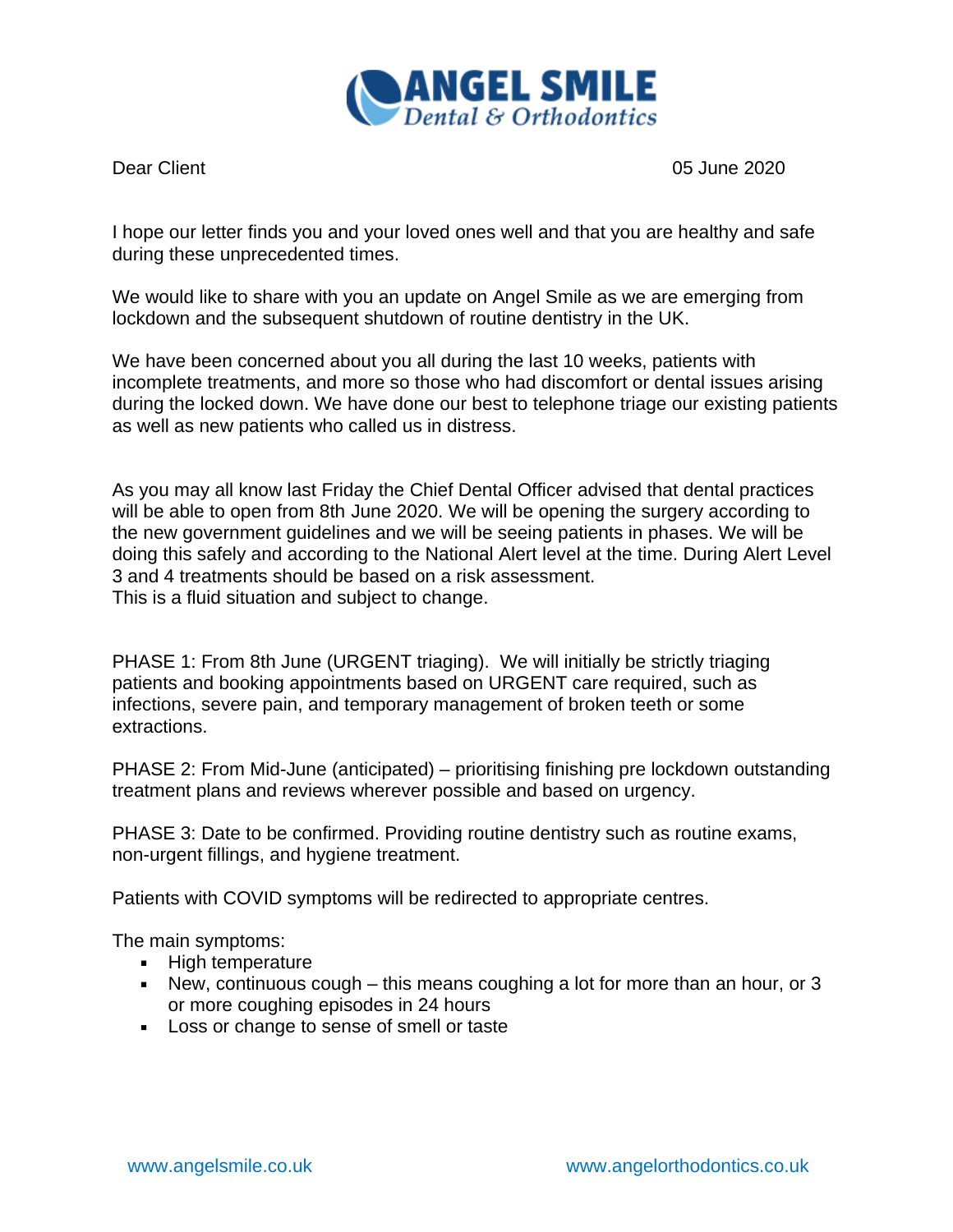

## **Health and safety is our top priority and as such we have implemented changes before your future visits to Angel Smile and Angel Orthodontics :**

- All future visits to the clinic will be prearranged subject to triage and appointments only. Upon your arrival, practice door is closed, and you need to use video entry system to enter the premises.

- Kindly brush & floss your teeth prior to the appointment. The basin in the practice will not be in use for this purpose.

-We discourage the use of toilette facilities at practice unless absolutely necessary

- Please do not arrive more than 5 minutes early to your appointment unless you have been requested to do so.

- Your temperature may be taken upon arrival. Please try to arrive cool and calm. Please do not run or race your bike to your appointment as your body temperature will be raised and you might appear feverish.

- Please respect 2m social distancing rule in non-clinical areas, such as reception. We have taken the precautions such as air purifiers for reception and surgeries. These air purifiers use bipolar ionisation technology to neutralise viruses and other particles in the air. We will also be looking quite different to before with enhanced PPE including respirator, face shield and gowns for certain dental procedures.

- Plenty of hand gel dispensers are placed at different sites within the practice. Please use as soon as you arrive at the practice and frequently during your visit.

- Please bring with you only necessary personal belongings and as little as possible

- Please attend on your own for your appointment. Chaperones are only permitted if you are below 18 years of age; if you need a translator or if you are in any way incapacitated and need assistance. Kindly inform us in advance.

- Chaperones should be from the same household as the patient if possible and will also undergo the same screen questions as a patient.

- As you are invited into the building, we may offer you a face mask that simply hooks over your ears and covers your mouth and nose. Our reception team are there to help you and will now be wearing a mask and behind a screen to protect their working environment.

- Your medical forms, consent and treatment plans will be sent to you by email and need to be signed and emailed back to us in advance prior to your appointment.